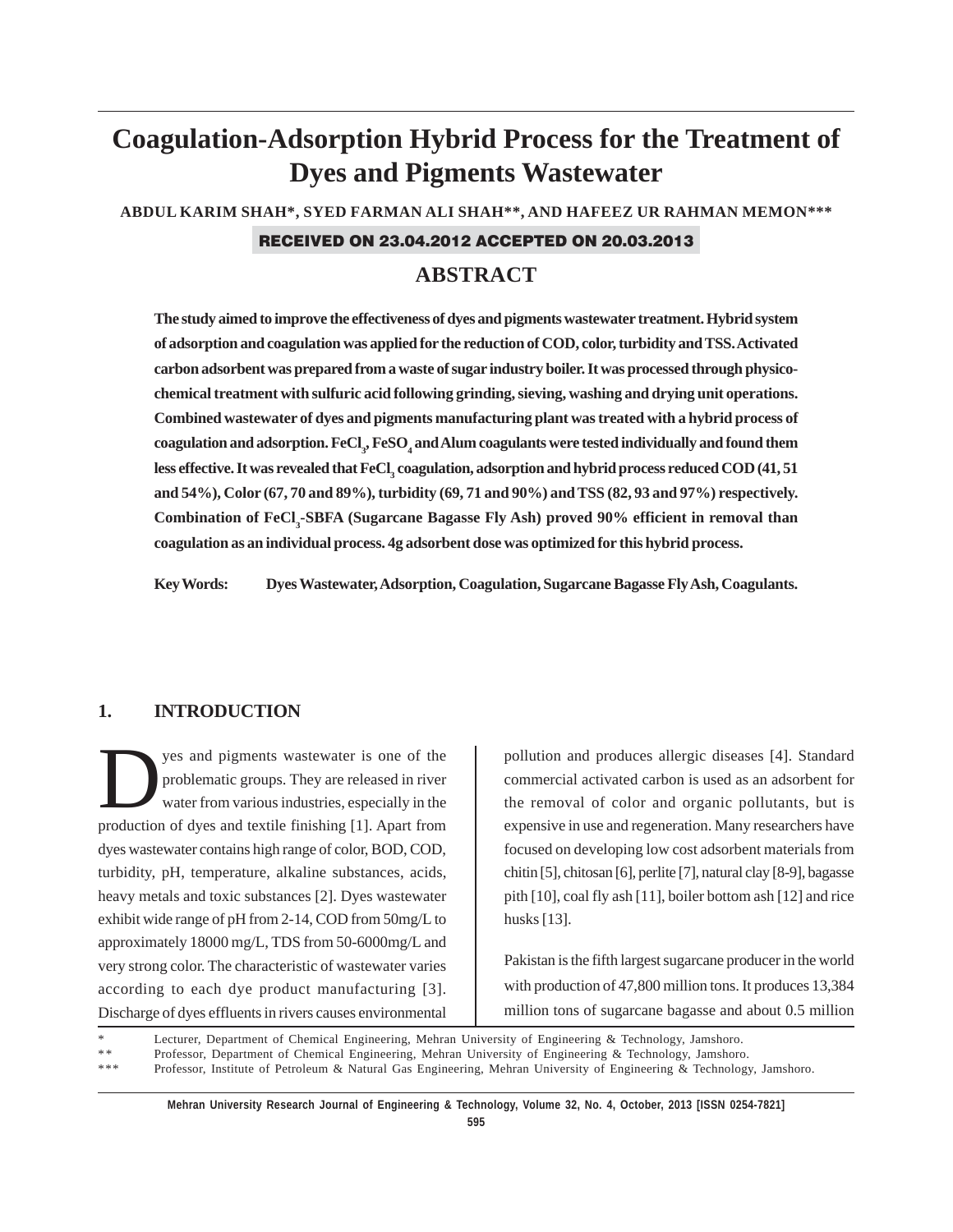tons of sugarcane bagasse fly ash in 2009 [14]. 2000 MW power can be generated by using sugarcane bagasse as a fuel [15]. Sugarcane bagasse fly ash is used as filler in building materials, concrete and cement manufacturing [16]. Several investigators have studied about adsorption for removing phenolic compounds [17-18], heavy metals [19-20] and dyes [21]. In this study attempts have been made to develop low cost adsorbent using sugarcane bagasse fly ash [22] for the treatment of complex nature dyes wastewater for the removal of color, COD [23], turbidity and suspended solids. Treatment efficiency for wastewater was enhanced through coupling of chemical coagulation-adsorption process using various coagulants and SBFA.

#### **2. MATERIALS AND METHOD**

## **2.1 Collection of Dyes and Pigments Wastewater**

Dyes and pigments wastewater was multiple mixtures of dyes, binder emulsion, textile chemicals and pigments processing plant products and washing water. This effluent was collected from waste water pit of Clariant Pakistan Limited, Jamshoro for analysis and the treatment study. The effluent quality parameters such as pH, TDS, Color, COD, turbidity and TSS were analyzed according to the standard laboratory protocols.

# **2.2 Analysis of Dyes and Pigments Wastewater**

The pH and TDS of effluent samples were measured through pH (Hach, USA) and conductivity meter ((Hach, USA). Effluent Color was determined by using platinum cobalt standard method 8025 at specific wavelengths and program with help of Spectrophotometer (DR-2000, Hach, USA). COD of effluent was determined by dichromate COD method by using COD vial (Potassium dichromate mercury (II) sulfate and sulfuric acid, Merck Company, Germany).

It was heated in Spectroquant, COD heater (TR-320, Merck, USA) at 148°C for 2 hours, then COD reading was measured through Spectrophotometer (DR-2000, Hach, USA). Turbidity and TSS of effluent samples were determined through absorptometric method by using Spectrophotometer (DR 2000, Hach, USA).

### **2.3 Collection and Elemental Analysis of SBFA**

Samples of SBFA were collected from Habib Sugar Mills Limited, Nawabshah, Pakistan for dyes effluent treatment. The elemental composition of SBFA was analyzed at Fuel Research Laboratory, PCSIR, Karachi. Elemental composition of SBFA was determined as  $SiO_2(87.87%)$ ,  $\text{Al}_2\text{O}_3(2.47\%)$ , CaO (2.86%), Fe<sub>2</sub>O<sub>3</sub> (4.05%), MgO (1.10%),  $\text{Na}_2\text{O}(0.17\%)$ ,  $\text{K}_2\text{O}(0.44\%)$ ,  $\text{SO}_3(0.16\%)$ , Density  $(1.01\text{g}/)$ cm<sup>3</sup>) and Loss of ignition (13.45%).

#### **2.4 Preparation of Adsorbent from SBFA**

SBFA adsorbent was prepared through screening, pretreatment, washing and drying steps. Fly ash was grinded and sieved into fine porous size (200 mesh) through RO-Tap Type Sieve shaker (Model- A-871205, Heiko Seisakusho Tokyo Japan) at 290 rpm speed. This fine porous fly ash was treated through washing with warm distilled water (60°C) and 10%  $H_2SO_4$  solution five times. Pre-treated ash sample was dried in a laboratory oven (L-201C, Grieve Corporation, USA) at 110°C temperatures for 12 hours for activation of ash adsorbent, and then cooled at room temperature [24].

### **2.5 Determination of Structure Morphology of SBFA**

The structure morphology of SBFA was determined through SEM (Scanning Electron Microscope), (Model JSM-6380, JEOL Ltd, Tokyo, Japan) [25] at Advance Research Laboratory, Mehran University of Engineering & Technology, Jamshoro, Pakistan (Fig. 1).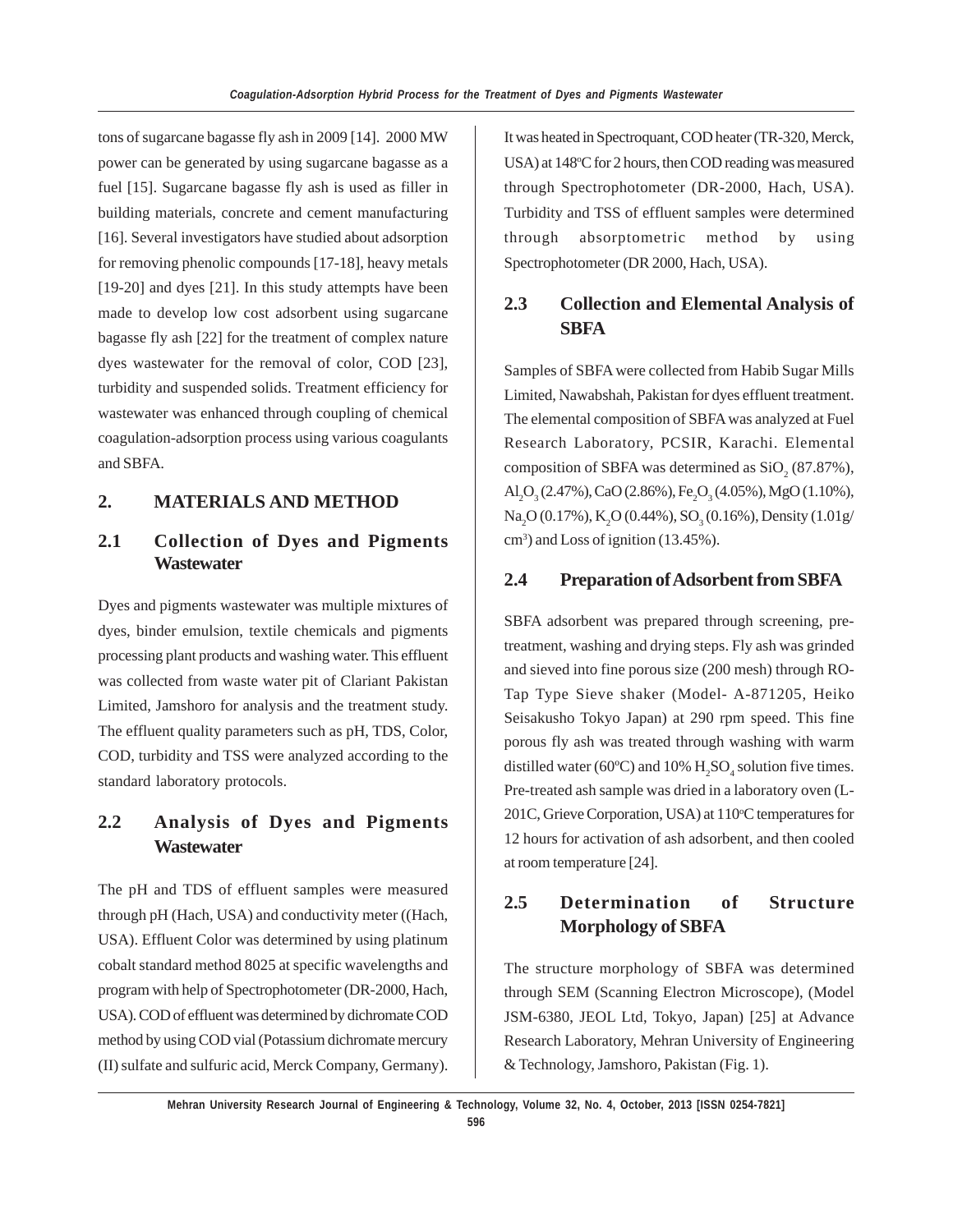### **2.6 Treatment of Wastewater through Adsorption Process by the use of SBFA**

Raw effluent samples were treated through adsorption process by use of SBFA adsorbent at different doses in Jar test system by maintaining process parameters as agitation time 30 minutes, 27ºC temperature, agitation speed 250 rpm and settling time 1 hour. After adsorption process, treated samples were filtered by use of filter paper 42 (125mm, Whatman Manufacturing Company, UK) through vacuum filtration system. These treated effluent samples were analyzed according to the standard laboratory protocols.

# **2.7 Treatment of Effluents Through Chemical Coagulation-Adsorption Process**

Commercial coagulants such as Ferric Chloride, Ferrous Sulfate, Alum and lime were purchased from Al-Mehran Chemicals Limited, Karachi and applied for effluents treatment. Effluent samples were treated through coagulation process by using  $\text{FeCl}_3$ -lime,  $\text{FeSO}_4$ -lime and Alum-lime coagulants (1.2-0.80g/l) in Jar test system by maintaining process parameters as agitation speed 250 rpm, agitation time 1 hour, temperature 27ºC and settling time 1 hour. After settling of flakes, coagulated samples were filtered through vacuum filtration system and were analyzed. Again coagulated effluent samples were treated through adsorption process by use of SBFA at different doses. This treatment was conducted in Jar test system by maintaining parameters such as agitation time 30 minutes, 27ºC temperature, agitation speed 250 rpm and settling time 1 hour. After adsorption process, treated samples were filtered through vacuum filtration system. The treatment efficiency of single and coupled processes was compared from effluent analysis.

#### **3. RESULTS AND DISCUSSION**

### **3.1 Treatment of Dyes and Pigments Wastewater through Adsorption Process**

Fly ash has porosity (0.36%), pore volume (0.1067 cm<sup>3</sup>/g), surface area  $(168.39 \text{ m}^2/\text{g})$  [24]. In single adsorption process good treatment performance was observed at 4g adsorbent dose of SBFA. It showed good performance in the reduction of COD (51%), color (70%), turbidity (71%) and TSS (93%). In Adsorption process, rates of TDS and EC (Electrical Conductivity) increased by 40% and 38%. pH of effluent declined on increasing SBFA dose. SBFA has high porosity and adsorption capacity for adsorption of wastewater pollutants. The components of SBFA are mostly in acidic nature and result in reduction of pH. The adsorption capacity for wastewater increases at maximum time contact. SBFA always increase the concentration of





*FIG. 1. SEM PHOTOS OF RAW AND PREPARED ADSORBENT OF SBFA*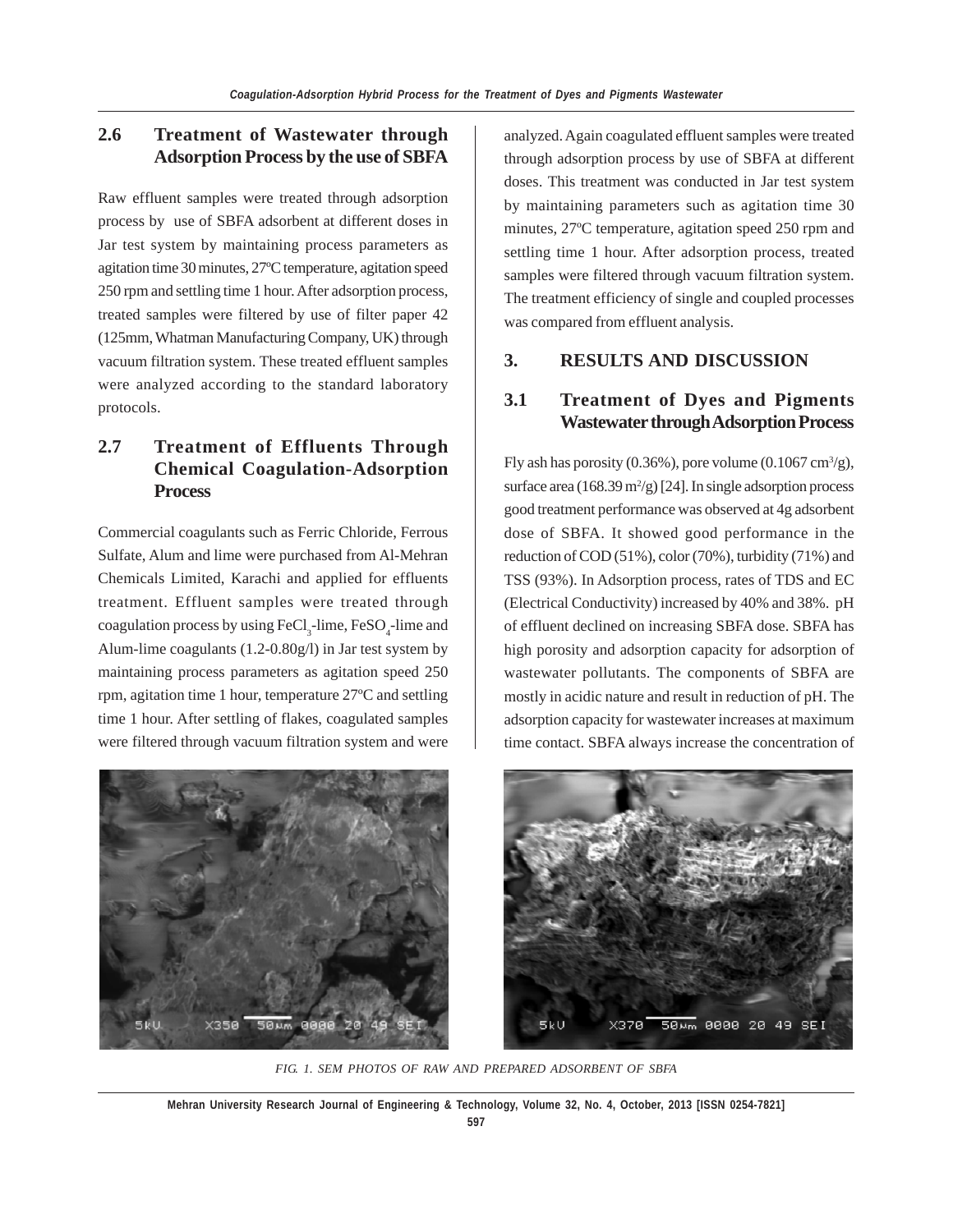TDS and EC in increasing dose for wastewater treatment. On increasing dose, good removal efficiency could not be observed (Fig. 2). Rao, et. al. reduced color of low contaminated textile dyeing wastewater up to (96%) at 12g fly ash adsorbent dose [25]. In this treatment, maximum color removal rate was achieved at low adsorbent dose for dyes and pigment wastewater.

## **3.2 Treatment of Dyes and Pigments Wastewater through Chemical Coagulation-Adsorption Process**

### **3.2.1** Treatment of Wastewater with  $\text{FeCl}_3$ -**Lime and SBFA**

In simple coagulation process though  $\text{FeCl}_3$ -lime showed good results for reduction of COD (41%), color (67%), turbidity (69%) and TSS (83%). The rates of TDS, salinity and EC were increased by 38, 42 and 37%. pH of effluent also declined. Further treated through adsorption process with SBFA. At 4g SBFA adsorbent dose, it showed good performance in the reduction of COD (54%), color (89%), turbidity (90%) and TSS (98%). The TDS, salinity and EC rates were increased by 70, 75 and 66%. pH of effluent declined in both process up to 32%. Maximum doses did not give more effective results than 4% dose (Fig. 3). Ferric Chloride coagulant is effective for treatment, but it creates the problems of severe corrosion in piping system due to increase concentration of iron in wastewater. Chloride coagulants are most effective than inorganic sulfate coagulants due to their treatment behavior. Wastewater treatment efficiency was enhanced due to high adsorption capacity and porosity of SBFA. Joo, et. al. reduced the concentration of turbidity (80.5%) and COD (86%) of textile wastewater at FeCl<sub>3</sub>-PAC dose (40-1-20mg/l) respectively [26]. Dyes and pigments wastewater is complex and highly contaminated. The treatment efficiency varies due to high concentration of orgainc pollutants and dyes present in wastewater.

### **3.2.2** Treatment of Wastewater with  $\text{FeSO}_4$ -**Lime and SBFA**

 $FeSO<sub>4</sub>$  coagulation process showed ineffective performance for dyes effluent treatment. It reduced the concentration of COD (16%), color (5%), turbidity (10%) and TSS (22%). TDS, salinity and EC rates were increased by 9, 13 and 9%. The sulfate coagulants are effective in low contaminated wastewater. Their treatment efficiency improves on increasing coagulant dose, contact time and agitation speed. When treated



**Mehran University Research Journal of Engineering & Technology, Volume 32, No. 4, October, 2013 [ISSN 0254-7821]**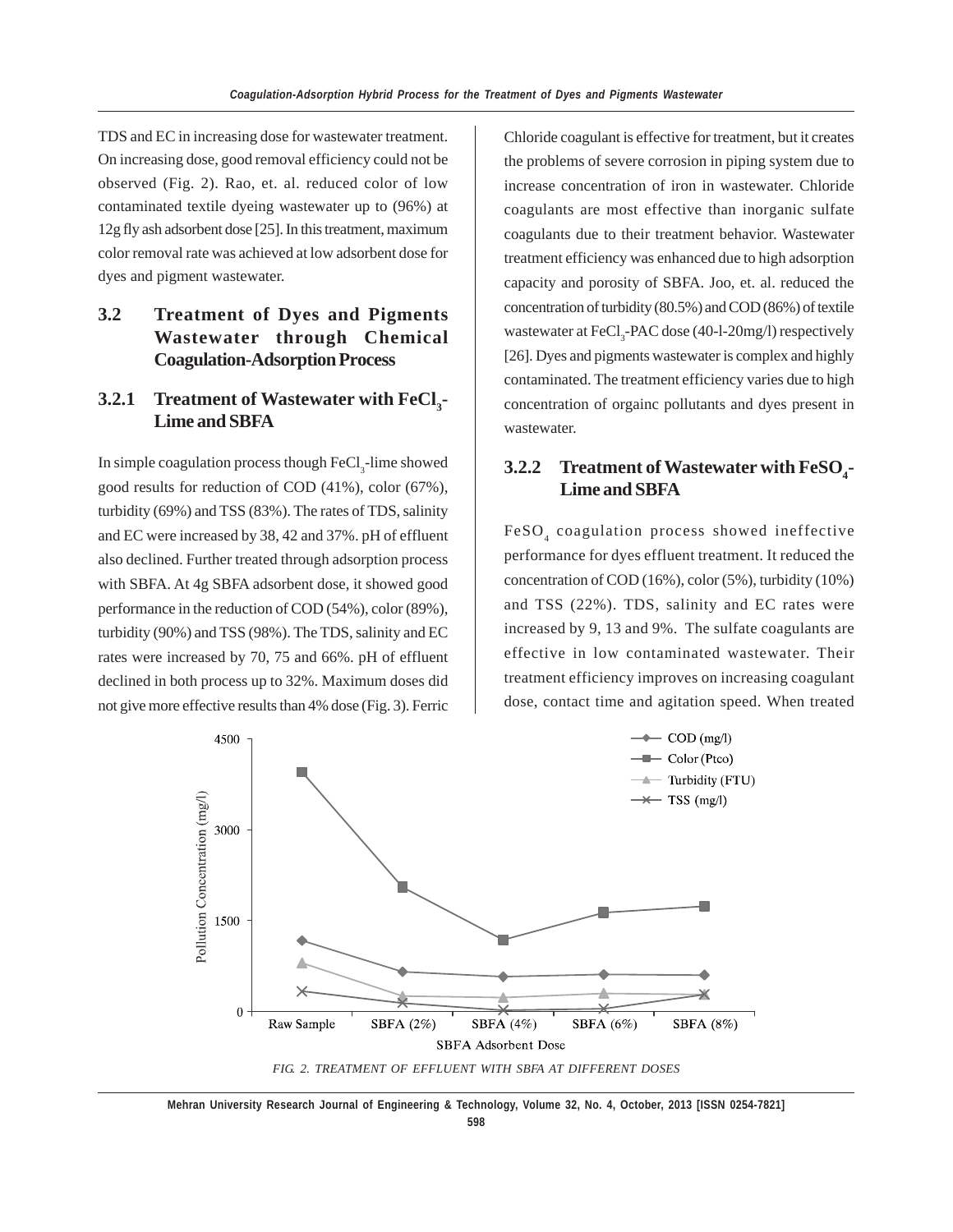with SBFA at different doses, effective treatment was observed at all doses. Good removal efficiency was recorded at 6% dose. Coupled process enhanced treatment efficiency and reduced the concentration of COD (54%), color (83%), turbidity (84%) and TSS (96%). The overall rates of TDS, salinity and EC in coupled processes were increased by 40, 58 and 51%. pH of effluent declined in both processes up to 30% (Fig. 4). The porosity and adsorption capacity was improved by physic-chemical treatment. All organic pollutants and coloring agents were captured in pore structure of SBFA. The pH of wastewater decreased due to SBFA elements acidic nature in effluent. The TDS and EC rates were increased due to high dose of SBFA.



*FIG. 3. TREATMENT OF EFFLUENT WITH FeCl3 -LIME AND SBFA*



*FIG. 4. TREATMENT OF WASTEWATER WITH FeSO4 -LIME AND SBFA*

**Mehran University Research Journal of Engineering & Technology, Volume 32, No. 4, October, 2013 [ISSN 0254-7821] 599**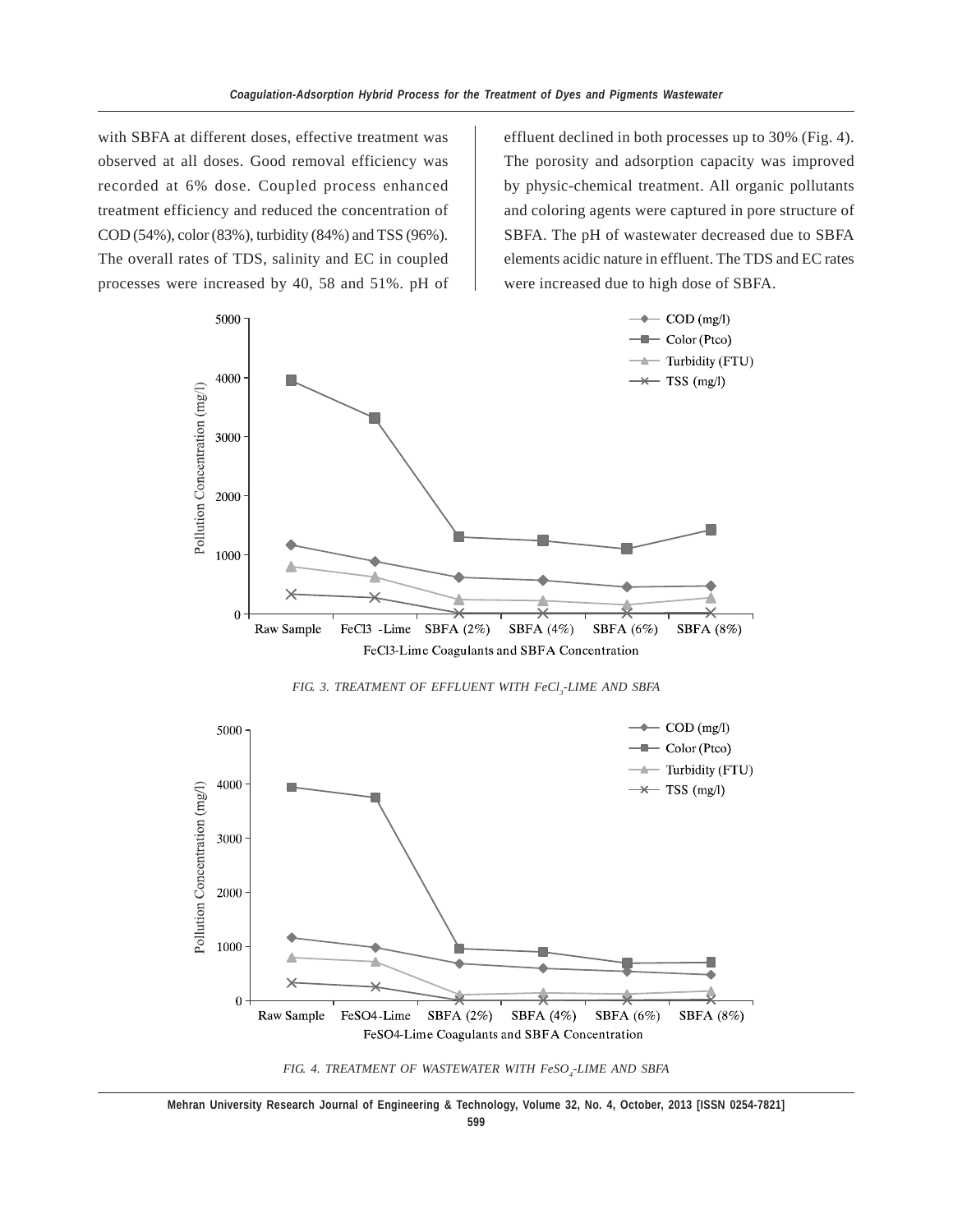#### **3.2.3 Treatment of Wastewater with Alum-Lime and SBFA**

Complex dyes wastewater was treated through simple coagulation process by use of Alum-lime, it gave removal rates as COD (22%), color (16%), turbidity (23%) and TSS (16%). TDS, salinity and EC rates were increased by 4, 4 and 4%. Further coagulated samples were treated through adsorption process by using SBFA. Good removal efficiency was recorded at 6g adsorbent dose. It gave overall removal efficiency of coupled processes as COD (61%), color (72%), turbidity (81%) and TSS (97%). TDS, salinity and EC rates in both process increased by 49, 54, and 47%. pH of effluent declined up to 23%. Increasing dose of adsorbent did not give effective results than 6g dose. Generally it was found that absorbent doses gave average uniform results for treatment (Fig. 5). Ahmad et al. reduced 65% of TSS at 8g/l dose of alum for oily effluent [27]. Guida et al. reduced COD up to 80% on addition of alum coagulant in municipal effluent [28]. Treatment efficiency varies according to the wastewater contamination and nature. Alum coagulant slightly reduces pH of wastewater. Increasing dose of alum coagulant and contact time, maximum treatment efficiency can be achieved. Adsorption process removed all organic contaminants of wastewater effectively and improved treatment.

#### **4. CONCLUSIONS**

SBFA is an effective and inexpensive adsorbent for the removal of color, COD, turbidity and TSS due to its high porosity and adsorption capacity. Simple adsorption or coagulation process is not the most effective for the treatment of dyes and pigments wastewater. Combined coagulation-adsorption processes are the most effective for dyes and pigments wastewater treatment by use of SBFA adsorbent at effective cost. Coagulation through  $FeCl<sub>3</sub>$ - lime gave the effective treatment for wastewater. Further this treatment efficiency was enhanced on the utilization of SBFA. These coupled processes gave overall removal rates as 89, 54, 90 and 98% for color, COD, turbidity and TSS respectively.  $FeSO<sub>4</sub>$ -lime and alum-lime resulted as ineffective treatment for wastewater in simple coagulation process. Dyes and pigments wastewater treatment efficiency was further enhanced on the combined use of SBFA and ferrous sulfate and reduced the color COD, turbidity and TSS by 83, 54, 84 and 96% respectively. Combined use of alum and SBFA resulted as removal of color, 72%, COD, 61%, turbidity, 81% and TSS, 97%. Environmental pollution problems can be solved by utilization of SBFA in dyes and textile industries wastewater.



*FIG. 5. TREATMENT OF WASTEWATER WITH ALUM-LIME AND SBFA*

**Mehran University Research Journal of Engineering & Technology, Volume 32, No. 4, October, 2013 [ISSN 0254-7821]**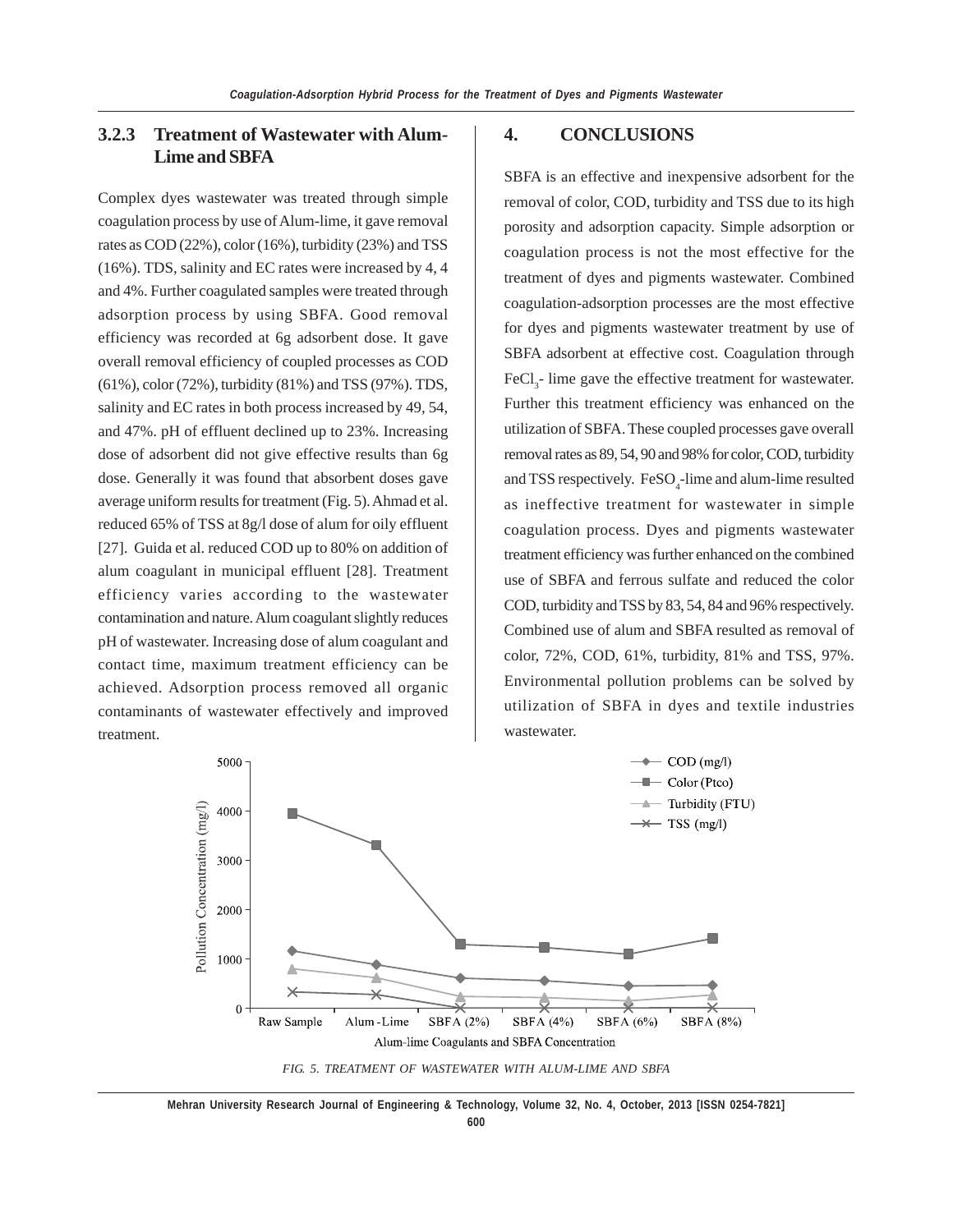For future trust, SBFA adsorbent bed can be developed economically at commercial scale and can be combined with coagulation process for effective treatment of complex nature wastewater of dyes and pigments.

### **ACKNOWLEDGEMENTS**

The authors are thankful to the Management of Clariant Pakistan Limited, Jamshoro, for providing laboratory facilities including all Chemicals, Glass Wares, Pick and Drops and meals enabling the researcher. Much gratitude to the authorities of Habib Group of industries for providing fly ash.

#### **REFERENCES**

- [1] Namsivayam, C., Rhahika, R., and Suba, S., "Uptake of Dyes by a Promising Locally Available Agricultural Solid Waste: Coir Pith", Waste Management, Volume 21, pp. 381-387, 2001.
- [2] Hsu, T.C., and Chiang, C.S., "Activated Sludge Pretreatment of Dispersed Dye Factory Wastewater", Environmental Science and Health, Volume 32, pp. 1921-1932, 1997.
- [3] Rott, U., and Minke, R., "Anaerobic Treatment of Split Flow Wastewater and Concentrates from the Textile Processing Industry", Water Science and Technology, Volume 40, No. 1, pp. 169-176, 1999.
- [4] Gupta, V.K., and Ali, I., "Utilization of Bagasse Fly Ash (A Sugar Industry Waste) for the Removal of Copper and Zinc from Wastewater", Separation and Purification Technology, Volume 18, pp. 131-140, 2002.
- [5] McKay, G., Blair, H.S., and Gardner, J.R., "Adsorption of Dyes on Chitin Equilibrium Studies", Applications of Polymer Science, Volume 27 pp. 3043-3057, 1982.
- [6] Wong, Y.C., Szeto, Y.S., Cheung, W.H., and McKay, G., "Adsorption of Acid Dyes on Chitosan - Equilibrium Isotherm Analyses", Process Biochemistry, Volume 39, pp. 693-702, 2004.
- [7] Dogan, M., and Alkan, M., "Adsorption Kinetics of Methyl Violet Onto Perlite", Chemosphere, Volume 50, pp. 517-528, 2003.
- [8] El-Geundi, M.S., "Homogeneous Surface Diffusion Model for the Adsorption of Basic Dyestuffs Onto Natural Clay in Batch Adsorbers", Adsorption and Science Technology, Volume 8, pp. 217-225, 1991.
- [9] El-Geundi, M.S., "Pore Diffusion Model for the Adsorption of Basic Dyestuffs Onto Natural Clay in Batch Adsorbers", Adsorption and Science Technology, Volume 9, No. 2, pp. 109-120, 1993.
- [10] Mckay, G., El-Geundi, M., and Nassar, M.M., "Equilibrium Studies During the Removal of Dye Stuffs from Aqueous Solutions Using Bagasse Pith", Water Resources, Volume 21, No. 12, pp. 1513-1520, 1987.
- [11] Mall, I.D., and Upadhyay, S.N., "Studies on Treatment of Basic Dyes Bearing Wastewater by Adsorptive Treatment Using Fly Ash", Indian Journal of Environment Health, Volume 40, No. 2, pp. 177-188, 1988.
- [12] Mall, I.D., and Upadhyay, S.N., "Removal of Basic Dyes from Wastewater Using Boiler Bottom Ash", Indian Journal of Environment Health, Volume 37, No. 1, pp. 1-10, 1995.
- [13] Malik, P.K., "Use of Activated Carbons Prepared from Sawdust and Rice-Husk for Adsorption of Acid Dyes: A Case Study of Acid Yellow 36", Dyes and Pigments, Volume 56, pp. 239-249, 2003.
- [14] Ali, K., Amin, N., and Shah, M.T., "Physicochemical Study of Bagasse and Bagasse Ash from the Sugar Industries of NWFP, Pakistan and Its Recycling in Cement Manufacturing", Journal of Chemical Society Pakistan, Volume 31, No. 3, pp. 375-378, 2009.
- [15] Mirza, U.K., Ahmad, N., and Majeed, T., "An Overview of Biomass Energy Utilization in Pakistan", Renewable Sustainable Energy Reviews, Volume 12, pp. 1988-1998, 2008.
- [16] Srivasta, V.C., Mall, I.D., and Mishra, I.M., "Treatment of Pulp and Paper Mill Wastewater with Polyaluminium Chloride and Bagasse Fly Ash", Colloids and Surface A; Physicochemical and Engineering Aspects, Volume 260, Nos. 1-3, pp. 17-28, 2005.

**Mehran University Research Journal of Engineering & Technology, Volume 32, No. 4, October, 2013 [ISSN 0254-7821]**